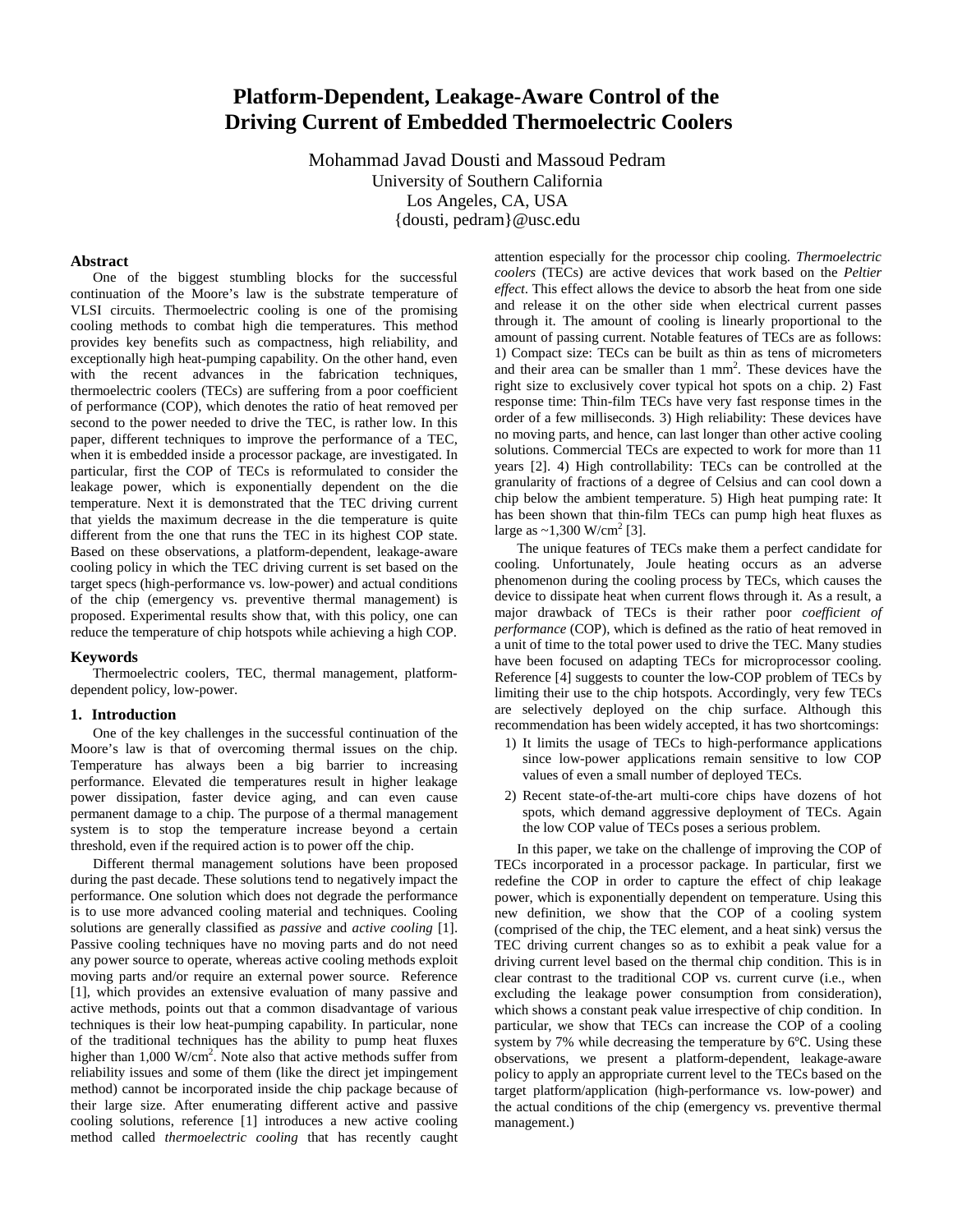The rest of this paper is organized as follows. Section [2](#page-1-0) explains the principles of thermoelectric cooling. Section [3](#page-2-0) provides a review of the previous work. Section [4](#page-2-1) introduces a new formulation for COP to account for the leakage power dissipation. Section [5](#page-3-0) presents the platform-dependent, leakage-aware policy for setting the current of TECs. Section [6](#page-3-1) presents the experimental results performed by a TEC simulator (called *Teculator*) which is developed based on the suggested new COP formulation. Sectio[n 7](#page-5-0) concludes the paper.

#### <span id="page-1-0"></span>**2. Background**

In this section, first key principles of thermoelectric cooling are reviewed. Equations are well known in the field of thermodynamics. Interested readers may refer to reference [5] for detailed discussions. Next, the assembly of TEC modules inside a microprocessor cooling package is explained. This assembly is used throughout the paper.

## **2.1. Principles of TEC Operation**

Thermoelectric coolers are compact devices which are made of pairs of N-type and P-type semiconductor pellets. When current flows through a P-type pellet (from the positive terminal to the negative terminal), heat flows in the same direction, i.e., heat is absorbed from the positive side, which is called *cold side*, and released to the negative side, which is called *hot side*. The heat flow direction in an N-type pellet is the reverse of that of the P-type pellet. Usually several N-P pairs are connected electrically in series and thermally in parallel to increase the amount of heat rejection. [Figure 1](#page-1-1) shows a 3×3 array of TECs (a total of 9 N-P pairs).



<span id="page-1-1"></span>**Figure 1:** A 3x3 array of TECs.

The heat absorbed per unit time from the cold side is denoted by  $q_c$  and calculated as

$$
q_c = N\left(\alpha T_c I - K_{TEC} \Delta T - \frac{1}{2} R_{TEC} I^2\right),\tag{1}
$$

where *N* is the number of TECs connected electrically in series,  $\alpha$  is the Seebeck coefficient,  $T_c$  is the temperature of the cold side (in Kelvin),  $K_{TEC}$  is the thermal conductance of the TEC,  $\Delta T$  is the temperature difference between the hot side and the cold side  $(T_h - T_c)$ ,  $R_{TEC}$  is the electrical resistance of the TEC, and I is the current which flows through the TEC. The first term in this equation captures the *Peltier effect* which is the cooling phenomenon, the second term signifies the heat conductivity of the material from hot side to the cold side, and the third term is the Joule heating effect. Note that the second and the third terms have adverse effects in the cooling applications and hence have a negative sign. Moreover, the  $\frac{1}{2}$ 2 coefficient for the Joule heating is added because it is approximated that half of the Joule heating is released in the cold side and the other half is released in the hot side. Also note that the Joule heating quadratically depends on the current whereas the Peltier effect linearly depends on it. Similarly, the heat released per unit time to the hot side is denoted by  $q_h$  and can be written as

$$
q_h = N\left(\alpha T_h I - K_{TEC} \Delta T + \frac{1}{2} R_{TEC} I^2\right),\tag{2}
$$

where  $T_h$  denotes the temperature in the hot side. In equations (1) and (2), the *Thomson effect* is not considered because of its negligible effect. [Figure 2](#page-1-2) shows how the current flows through a TEC N-P pair. The pink dashed arrow shows the direction of the current flow.



<span id="page-1-2"></span>**Figure 2:** A TEC N-P pair. The aspect ratio of elements is not accurate and sizes are exaggerated. The dashed arrow shows the direction of current flow.

The contact resistance between the pellets and the metal contact increases the TEC resistance. If the contact resistivity is assumed as  $\rho_{\text{contact}}$  (with the unit of  $\Omega \text{.m}^2$ ), the resistance caused by these contacts can be calculated as shown in Equation (3). Note that the factor of 4 in this Equation is added to account for the four contacts that each pair of pellets has with metals.

$$
R_{contacts} = 4\rho_{\text{contact}} \frac{1}{a \times b} \tag{3}
$$

Using Equation (3), the total resistance of a TEC pellet  $(R_{TEC})$ can be calculated as

$$
R_{TEC} = R_{contacts} + 2\rho_{TEC} \frac{t}{ab},\tag{4}
$$

where  $\rho_{TEC}$  is the average electrical resistance of N and P-pellets (i.e.,  $\rho_{TEC} = (\rho_N + \rho_P)/2$ ) and t is the thickness of the TEC. The coefficient 2 is added to the second term in order to account for both pellets. The cooling performance of a TEC is linearly proportional to  $\alpha$  and inverse proportional to  $K_{TEC}$  and  $R_{TEC}$ . Hence a natural way of defining *figure of merit* (Z) for a TEC device is

$$
Z = \frac{\alpha^2}{R_{TEC}K_{TEC}} = \frac{\alpha^2}{\rho_{TEC}K_{TEC}}.\tag{5}
$$

The simplification in Equation (5) is done using the relations  $R_{TEC} = \rho_{TEC} \frac{t}{ab}$  and  $K_{TEC} = k_{TEC} \frac{ab}{t}$ . Note that in the second relation, capital  $K_{TEC}$  is thermal conductance whereas small  $k_{TEC}$  is the thermal conductivity. Figure of merit is defined in such a way to be independent of TEC geometry and its input current. In order to make it a dimensionless quantity,  $ZT_{avg}$  is usually used.  $T_{avg}$  is the average temperature between the hot and the cold side temperatures of a TEC.  $ZT_{avg}$  value for the state-of-the-art TECs are as high as 2.1 in 300K [3].

Power consumption of N TECs is the difference between  $q_h$  and  $q_c$  and may be written as follows:

$$
P = q_h - q_c = N(\alpha \Delta T I + R_{TEC} I^2). \tag{6}
$$

A useful metric is the *coefficient of performance* which we call it COPbasic. This metric is traditionally defined as the ratio of the rejected heat  $(q_c)$  per unit time and the input power to the TEC  $(P)$ :

$$
COPbasic = \frac{q_c}{P} = \frac{\alpha T_c I - K_{TEC} \Delta T - \frac{1}{2} R_{TEC} I^2}{\alpha \Delta T I + R_{TEC} I^2}
$$
(7)

## **2.2. TEC Assembly**

[Figure 3](#page-1-3) shows a typical cooling package assembly of a microprocessor in which TEC modules are incorporated. As can be seen, TECs are immersed inside the thermal interface material (TIM) for better heat conductivity between the chip and TECs as well as between TECs and the heat spreader. The heat spreader is also connected to the heat sink through another layer of TIM.



<span id="page-1-3"></span>**Figure 3:** A chip assembly with its cooling solution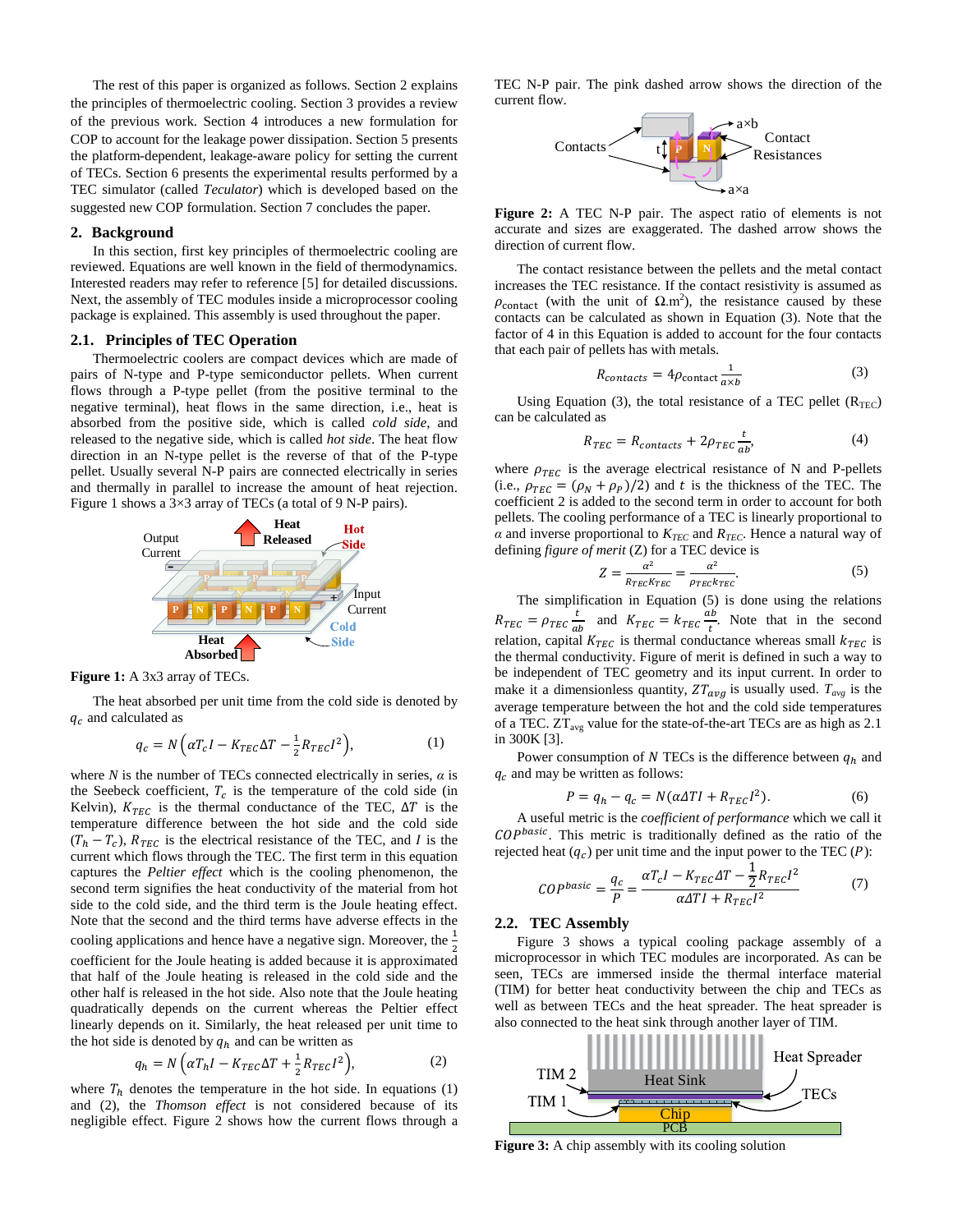Using the duality between thermal and electrical phenomena, an electrical circuit equivalent to a thermal system can be built. This duality is summarized in [Table 1.](#page-2-2) An electrical system is handy as it can be easily analyzed using well-known circuit laws (such as KVL and KCL) and it can also be simulated using circuit simulators such as SPICE.

| <b>Thermal Quantity</b>    | Unit | <b>Dual Electrical Quantity</b> | Unit |
|----------------------------|------|---------------------------------|------|
| Temperature (T)            |      | Voltage (V)                     |      |
| Power (P)                  | w    | Current $(I)$                   |      |
| Thermal resistance $(Rth)$ | K/W  | Electrical resistance (R)       |      |
| Specific heat $(Cth)$      | J/K  | Electrical capacitance $(C)$    |      |

<span id="page-2-2"></span>**Table 1:** Thermal quantities and their electrical duals

#### <span id="page-2-0"></span>**3. Previous Work**

Many studies have been conducted in the area of thermoelectric cooling. Most of them focus on improving the material that the device is made of and the manufacturing process. In other words, their aim is to improve the figure of merit of TECs. Reference [1] presents a comprehensive survey on TEC principles and the manufacturing advances in the recent years.

Reference [6] tries to increase  $\mathcal{C}OP^{basic}$  by restricting the  $\Delta T$  $(= T_h - T_c)$  to smaller values. However, this is not a practical solution in the microprocessor cooling application, because the TECs are sandwiched between the heat spreader and the TIM and as a result  $T<sub>h</sub>$  cannot be directly controlled. One can still use a better heat sink and fan assembly in order to insure that  $T<sub>h</sub>$  does not go beyond a certain value. This solution is not cost efficient and sometimes due to the system form factor, it is not possible to install a larger heat sink or fan.

Reference [7] uses TECs in order to cool down microprocessors in a datacenter and reduces the total cooling cost while maintaining the same reliability. This paper mainly focuses on the steady-state analysis of TECs and uses a constant  $\mathit{COP}^{\mathit{basic}}$  for modeling TECs which is too coarse grain.

Reference [8] shows the significance of the transient behavior of TECs. It presents two simple controllers: *threshold based controller,* which turns on or off the TEC when the temperature goes above or below a certain temperature, and *maximum cooling based controller,* which uses two different temperature thresholds and hysteresis to decrease the number of ON and OFF transitions of the TEC. In both controllers, TECs are supplied with a constant current to effect a state change.

References [9] and [10] formulate the selective deployment of TECs on top of a chip in order to achieve the maximum cooling (lowest temperature). The idea is that excessive deployment of TECs adversely affects the temperature of the device because of lateral heating which negatively affects other TECs. Moreover, deploying unnecessary TECs increases the power consumption of the cooling solution. The focus of these two papers is on the steady-state analysis of TECs.

Reference [11] tries to improve the performance of TECs by optimizing the dimensions of N and P-pellets.

# <span id="page-2-1"></span>**4. Redefining the COP**

The major drawback of TECs is their low  $\mathcal{C}OP^{basic}$ . Any value lower than one means the device adds more heat to the system than the cooling it provides. Even  $\mathcal{C}OP^{basic}$  values slightly higher than one are problematic since the system would require larger heat sinks/ and/or stronger fans to dissipate the excessive heat that is generated by TECs. Differentiating  $\mathcal{C}OP^{basic}$  in Equation (7) with respect to  $I$  gives the current value that maximizes  $\text{COP}^{\text{basic}}$  [1][4]. This current is called *I<sub>COP(basic),opt</sub>* and is:

$$
I_{\text{COP(basic), opt}} = \frac{\alpha \Delta T}{R_{\text{TEC}} \sqrt{Z T_{\text{avg}} + 1} - 1}
$$
(8)

where  $T_{ava}$  is defined as the average of  $T_h$  and  $T_c$ . Plugging

 $I_{\text{COP}(basic), opt}$  into Equation (7) gives the maximum value  $\text{COP}_{\text{max}}^{\text{basic}}$ , which may be written as follows:

$$
COP_{max}^{basic} = \frac{T_c(\sqrt{1 + ZT_{avg}} - \frac{T_h}{T_c})}{\Delta T(1 + \sqrt{1 + ZT_{avg}})}
$$
(9)

As can be seen,  $\text{COP}_{\text{max}}^{\text{basic}}$  is proportional to  $T_c$  and  $\text{ZT}_{\text{avg}}$ . Moreover, it is inversely proportional to *∆T*. These relations suggest three ways for increasing  $\mathcal{C}OP_{max}^{basic}$ :

- 1. Using materials with high figure of merit. This can be done by selecting better materials and improving fabrication techniques. These methods are outside the scope of this paper.
- 2. Limiting *∆T* to low values. As has been discussed previously, this solution is not possible in many applications/platforms.
- 3. Increasing  $T_c$ . An important observation is that TECs perform efficiently when  $T_c$  reaches its maximum tolerable value.

[Figure 4](#page-2-3) shows the dependency of  $\text{COP}_{\text{max}}^{\text{basic}}$  on the aforementioned parameters. As can be seen, in order to achieve  $\mathit{COP}^{basic}_{max}$  values higher than 4,  $\Delta T$  should be limited to ~15°C-25°C.



<span id="page-2-3"></span>**Figure 4:** Dependency of  $\mathit{COP}^{basic}_{max}$  on  $\Delta T$ ,  $\mathit{ZT}$ , and  $T_c$ .

Increasing  $T_c$  is a possible solution for some applications (other than processor cooling). However, it comes at the cost of increasing the leakage power, which is exponentially dependent on the die temperature [12]. Unfortunately,  $\mathcal{C}OP^{basic}$  does not capture the effect of the leakage power.

Based on the thermal-electrical duality explained in Section [2,](#page-1-0) a TEC inside a processor package can be modeled using an electrical circuit. This model is shown in [Figure](#page-1-3) 3. The Peltier effect is modeled by two current sources: one is at the bottom which has a negative value, and hence, *absorbs heat* and one is at the top which has a positive value and *releases heat*. The Joule heating effect is also modeled as a current source which charges a capacitor. This capacitor signifies the specific heat of the TEC material. When a TEC is turned on (or its driving current is changed), the Peltier effect appears quickly but the Joule heating effect appears gradually. The reason is that the Joule heating needs to overcome the specific heat of the TEC material (charge the capacitor) whereas the Peltier effect only pumps heat from one side to the other side [8][13]. The two RC networks model the rest of thermal package at the top and the bottom of the TEC. The novelty in this model is the addition of  $P_{\text{leakage}}$  as a function of  $T_{\text{die}}$ . Note that the temperature which affects the leakage power ( $T_{die}$ ) is not equal to  $T_c$  but it is a function of it.

Using the model given above, the *system COP* or COP<sup>sys</sup>, which captures the die temperature-dependent leakage power of the system, is written as follows:

$$
COP^{sys} = \frac{N\left(\alpha T_c I - K_{TEC} \Delta T - \frac{1}{2} R_{TEC} I^2\right) - P_{leakage}(T_{die})}{N(\alpha \Delta T I + I^2 R_{TEC}) + P_{leakage}(T_{die})}
$$
(10)

The leakage power decreases the amount of cooling (nominator) and increases the power consumption of the TEC (denominator).  $COP<sup>sys</sup>$  equals zero when the cooling and the heating amounts are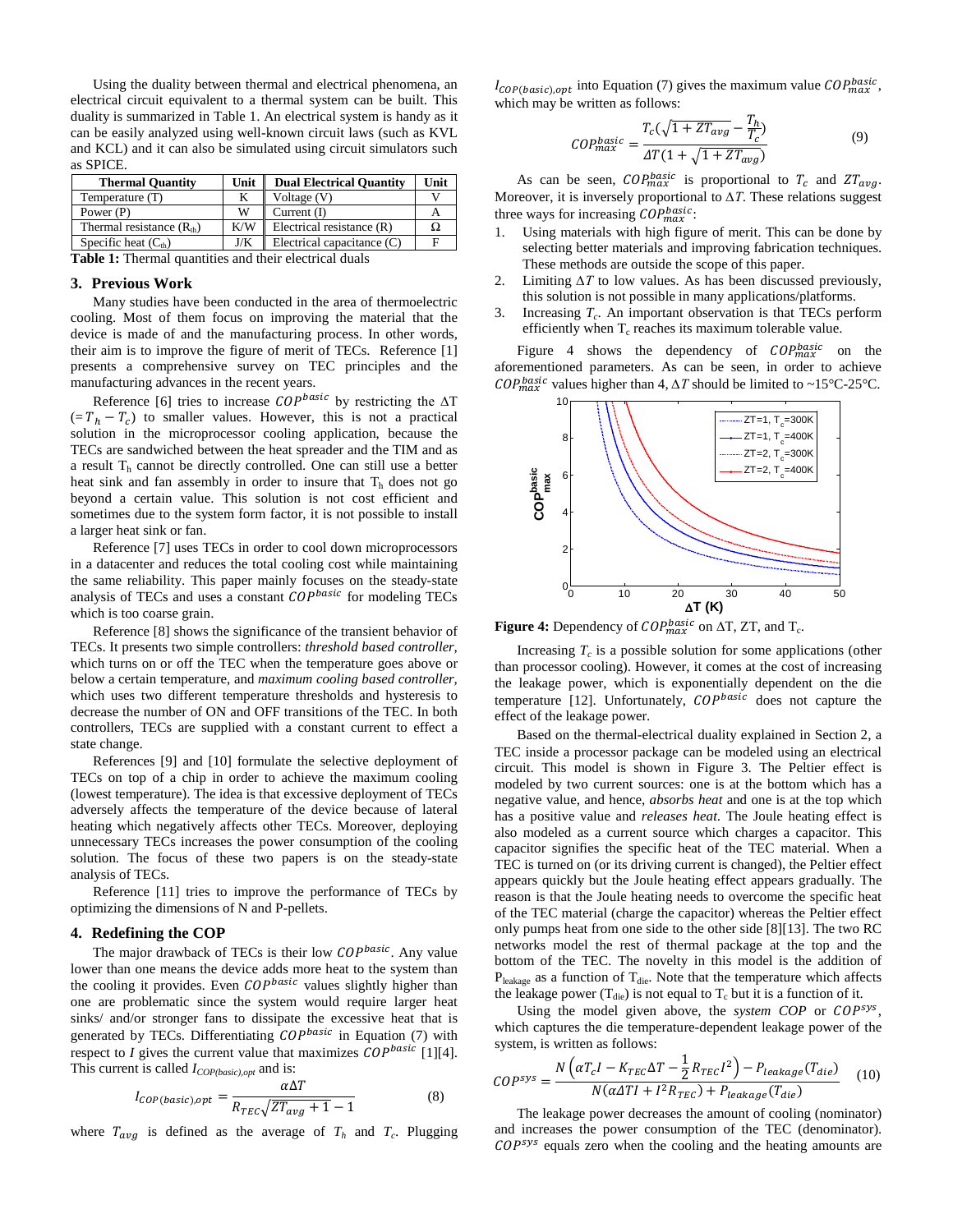identical. Note that in this formulation, we do not consider  $P_{dynamic}$ for the system as its value is not controlled by TEC (neither directly by the TEC current nor indirectly by the temperature). Maximizing  $COP<sup>sys</sup>$  is equivalent to achieving the maximum cooling while expending the least amount of power; this is called the *maximum*  CoP cooling (MCPC) strategy. Defining  $COP^{sys}$  helps find the MCPC current for driving TEC. This current is a function of leakage power and it changes based on the chip condition, whereas COPbasic is independent of the chip condition. Differentiating Equation (10) with respect to *I* does not give a closed-form expression like the one presented in Equation (8). As a result, we perform different experiments with several current values to find the one that maximizes  $COP^{sys}$ . Although this method seems to be time consuming, in fact it is not an expensive proposition, because this is done offline during the design phase.



**Figure 5:** An electrical model for a TEC embedded inside a processor package

# <span id="page-3-0"></span>**5. Platform-Dependent, Leakage-Aware Cooling Policy for TECs**

As it will be demonstrated in the next section, the driving current of TECs for the MCPC strategy is quite different from that of the *maximum temperature reduction* (MTR) strategy. Based on this observation, one can establish a platform-dependent, leakageaware cooling policy according to the target platform/application (high-performance vs. low-power). The first target platform (highperformance) employs the MTR policy whereas the second one (low-power) adopts the MCPC strategy. The optimum current which is suitable for the MTR case is called  $I_{MTR}$  whereas the optimum current for the MCPC case is called *I<sub>MCPC</sub>*. As explained previously, the Peltier effect appears before the Joule heating. This behavior is usually used for transient cooling. Hence, for each platform type, a set of currents should be found; one that works best in the steady state and another one which is suitable for the transient cooling.

Based on the aforementioned explanations, [Algorithm 1](#page-3-2) describes a platform-dependent, leakage-aware cooling algorithm, which determines the TEC driving current for both steady state and transient regimes of operation. In this algorithm, *platform type* is set based on the requirements of the target hardware or application; *chip condition* refers to current die temperature, which can be read from temperature sensors deployed on the chip surface. The set of TEC currents for different conditions and the *thermal network time constant (TRC)* are determined based on a thorough analysis of the TEC thermal behavior. Notice that one can extend this algorithm to provide an (online) *adaptive cooling policy,* which uses a *peak COP tracking* method (via a look-up table or an online optimizer) in order to set the driving current of the TECs at a finer time granularity based on dynamically-updated die temperatures. Details are omitted.

Transient cooling is superior only for the duration of  $T_{RC}$ , hence, a timer is set up in order to stop using transient current if the

<span id="page-3-2"></span>**Algorithm 1**: Platform-dependent, leakage-aware cooling policy for setting the current of TECs

**Given:** platform type, chip condition,  $\{I_{MTR}^{Emergency}, I_{MCPC}^{Emerg} \}$ , I<sup>Emergency</sup>  $I_{MTR}^{Steady}$ ,  $I_{MCPC}^{Steady}$ }, and  $T_{RC}$ . **Determine:**  $I_{TEC}$ .<br>1 **IF** platform tv 1 **IF** *platform type* = high-performance **THEN** 2 **IF** *chip condition* = emergency **THEN** 3 **IF** *Timer*<*T<sub>RC</sub>* **THEN** 4  $I_{TEC} = I_{MTR}^{Emergency}$ 5 **ELSE** 6  $I_{TEC} = I_{MTR}^{Steady}$ 7 **END IF** 8 **ELSE** 9  $I_{TEC} = I_{MTR}^{Steady}$ 10 Reset the *Timer*. 11 **END IF** 12 **ELSE //** platform type = low-power 13 **IF** *chip condition* = emergency **THEN**  $14$  **IF** *Timer*<*T<sub>RC</sub>* **THEN**  $15$   $I_{TEC} = I_{MCPC}^{Energy}$ 16 **ELSE**  $17$   $I_{TEC} = I_{MCPC}^{Steady}$ 18 **END IF**<br>19 **ELSE** 19 **ELSE** 20  $I_{TEC} = I_{MPC}^{Steady}$ 21 Reset the *Timer*.<br>22 **END IF** 22 **END IF** 23 **END IF**

emergency condition lasts more than  $T_{RC}$ . Without this timer, if the emergency situation takes longer than  $T_{RC}$ , the Joule heating effect will dominate the Peltier effect and the policy will not perform well.

# <span id="page-3-1"></span>**6. Experiments and Discussions**

# **6.1. Simulation Setup**

To evaluate the new definition of COP and find the optimum TEC current values for the proposed cooling algorithm, we developed a tool called *Teculator* (i.e., a TEC Simulator) to simulate the behavior of TECs and evaluate their effect in a processor package assembly. This tool is implemented as an extension to HotSpot 5 [14]. Each TEC is modeled in three layers:

- 1) The bottom layer, which is called the *heat absorption layer*, accounts for the Peltier cooling effect. It also characterizes the thermal resistance and capacitance of the bottom contacts.
- 2) The middle layer, which is called the *heat generation layer*, captures the Joule heating effect. It also signifies the heat conduction of TEC between the cold and hot layers. The thermal capacitance of this layer allows simulating the transient behavior of a TEC.
- 3) The top layer, which is called the *heat rejection layer*, models heat rejection. Similar to the cold layer, it accounts for the thermal resistance and capacitance of the top contacts.

The TEC parameters are mostly taken from reference [3]. Missing parameters are taken from other references that use a similar experimental setup. [Table 2](#page-4-0) provides used references. The only missing information for calculating  $R_{TEC}$  is the area of N and Ppellets. Using the 92% packing factor (which is reported in reference [15]), it can be estimated that 46% of the total area of a TEC is occupied by a P-pellet and another 46% is occupied by an N-pellet. Based on this 'assumption' and Equation  $(4)$ ,  $R_{TEC}$  is calculated to be  $4.98\times10^{-3}$  Ω.

The processor package assembly used for simulations has a similar configuration to [Figure 3.](#page-1-3) [Table 3](#page-4-1) shows dimensions, thermal resistivity, and specific heat of each layer (except the TEC layer, which was discussed earlier). The surface of the chip is tiled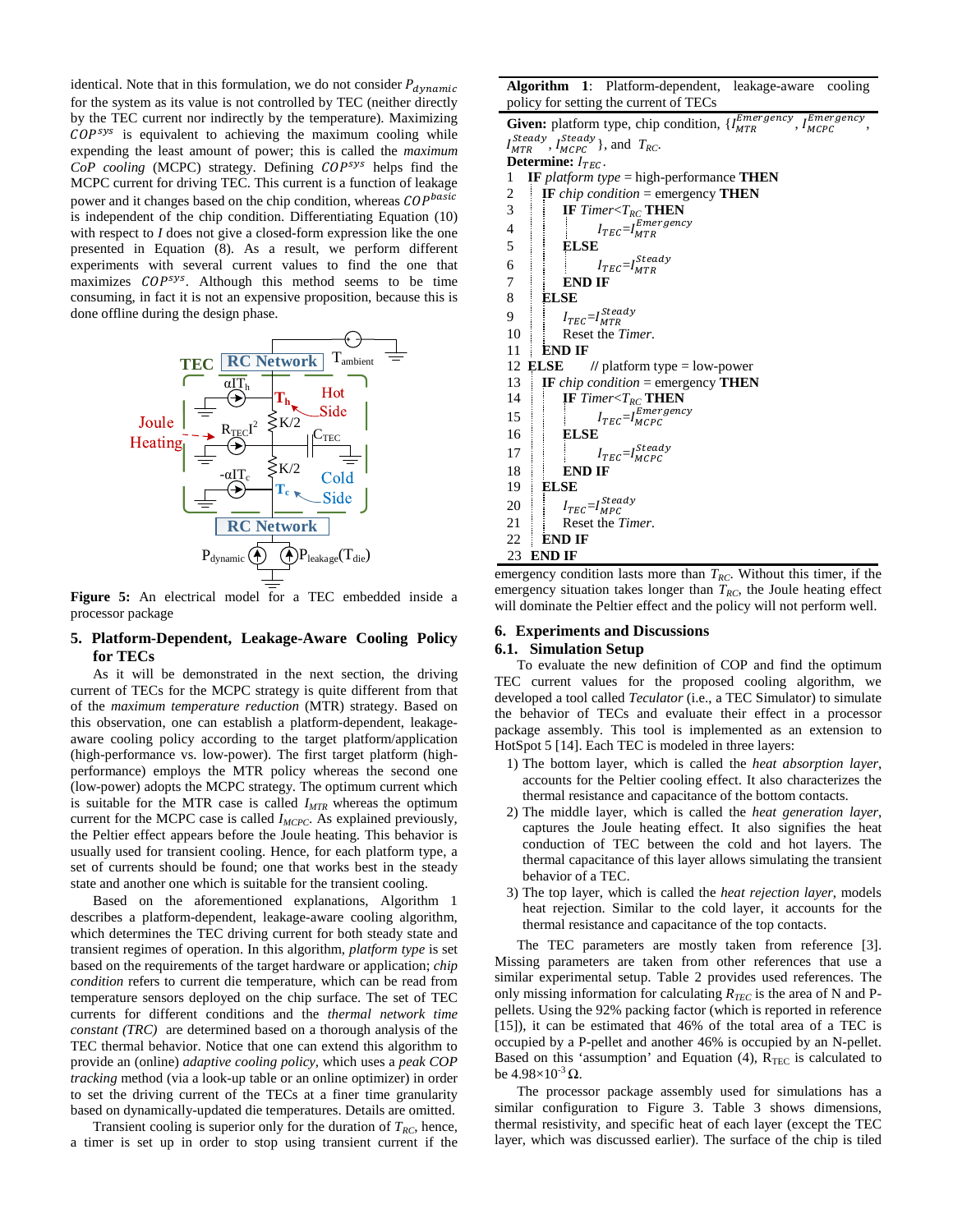with 16×16 TECs (for a total of 256 TECs). All of these TECs are connected serially and driven by the exact same current value.

| Value                                       |
|---------------------------------------------|
| $3.01\times10^4$ V/K                        |
| $1.08\times10^{-5}$ Q.m                     |
| 1.2 W/(m.K)                                 |
| $1.20\times10^6$ J/(m <sup>3</sup> K)       |
| $0.5$ mm $\times$ 0.5mm $\times$ 8um        |
| $0.5$ mm $\times$ 0.5mm $\times$ 46 $\mu$ m |
| $8\times10^{-6}$ (m <sup>2</sup> .K)/W      |
| $10^{-10}$ O m <sup>2</sup>                 |
|                                             |

<span id="page-4-0"></span>**Table 2:** TEC parameters used in the simulations

| Laver                | <b>Thermal</b><br><b>Resistivity</b><br>(m.K)/W | <b>Specific</b><br>Heat<br>$J/(m^3.K)$ | <b>Dimensions</b>                           |
|----------------------|-------------------------------------------------|----------------------------------------|---------------------------------------------|
| Chip                 | $1.0\times10^{-2}$                              | $1.75\times10^{6}$                     | $8mm \times 8mm \times 150 \text{µm}$       |
| TIM <sub>1</sub>     | $2.5 \times 10^{-1}$                            | $4.00\times10^{6}$                     | $1.6$ mm $\times$ 1.6mm $\times$ 20 $\mu$ m |
| <b>Heat Spreader</b> | $2.5 \times 10^{-3}$                            | $3.55\times10^{6}$                     | $30$ mm $\times$ 30mm $\times$ 1mm          |
| TIM <sub>2</sub>     | $2.5 \times 10^{-1}$                            | $4.00\times10^{6}$                     | $30$ mm $\times$ 30mm $\times$ 1mm          |
| <b>Heat Sink</b>     | $2.5 \times 10^{-3}$                            | $3.55\times10^{6}$                     | $60$ mm× $60$ mm× $6.9$ mm                  |

<span id="page-4-1"></span>**Table 3:** Thermal resistivity, heat specific and dimensions of each layer of the chip package

McPat [17] is used in order to estimate  $P_{leakaae}(T_{die})$ . A Xeon processor (whose model comes with the tool) is simulated using the 32nm CMOS process technology. The simulation is done for nine temperature values distributed evenly in the range of 310K to 390K. Next, a  $4<sup>th</sup>$  order approximation of these values is derived by using Excel. [Figure 6](#page-4-2) shows the curve fitting result. Note that the power value is normalized to the area in order to find the power density.



<span id="page-4-2"></span>**Figure 6:** Curve fitting for the leakage power density of a Xeon processor in 32nm process technology

It is assumed that the chip has a uniform heat flux of 70  $W/cm<sup>2</sup>$ . A hot spot is created at the center of the chip with a variable additional heat flux taking values of 500 and  $1,000$  W/cm<sup>2</sup>. The area of this hot spot is 0.5mm×0.5mm.

## **6.2. Simulation Results**

[Figure 7\(](#page-5-1)a-d) shows the result of several steady-state experiments with different TEC current values ranging from 0A to 11A. For every current value, two local (hotspot) heat fluxes, i.e., 500 and  $1,000$  W/cm<sup>2</sup>, are considered. [Figure 7\(](#page-5-1)a) shows the temperature of hot spot. It can be seen that for both heat flux values,  $I<sub>TEC</sub>=5A$  gives the maximum temperature decrease compared to the I<sub>TEC</sub>=0A case. This decrease is equal to 14.7°C and 14.2°C for the high heat flux and the low heat flux cases, respectively. An interesting point is that the amount of temperature drop for the high heat flux case is somewhat larger than that of the low heat flux case. This confirms the claim that TECs work better in higher temperatures. As a result of this experiment,  $I_{MTR}^{Steady}$  is set to 5A.

[Figure 7](#page-5-1) (b) shows  $COP^{sys}$  for different current values. It can be seen that  $I_{TEC}$ =1A maximizes  $COP^{sys}$  for both heat fluxes. This experiment reveals four important points:

1) The current value that maximizes  $\mathcal{C}OP^{sys}$  is not equal to the current that maximizes the temperature decrease. This emphasizes the distinction between two different objectives, i.e., MTR and MCPC.

- 2) It is interesting that  $COP^{sys}$  has a value higher than unity when  $I<sub>TEC</sub>=0A$ , i.e., the TECs eventually cools the chip even when they are off. This is due to the high heat conductivity of the TECs. In other words, considering Equation (10),  $\Delta T$  takes a negative value, which leads to a high positive value for  $COP^{sys}$ . Note that  $COP^{basic}$  (which is not shown in the figure) does not behave in the same way as  $COP^{sys}$ . Indeed,  $COP^{basic}$ is undefined when the current is equal to zero since the denominator is equal to zero. Hence, this second point could not be stated if  $COP<sup>basic</sup>$  were used instead of  $COP<sup>sys</sup>$ . Moreover, note that  $\mathcal{C}OP^{basic}$  is independent of the leakage power, which results in a fixed optimum current level for driving TECs irrespective of the chip temperature.
- 3) The COP<sup>sys</sup> value for  $I_{TEC} = 1$ A is larger than that of  $I_{TEC} = 0$ A. This means that turning on TECs not only cools down the processor by more than 6℃ but also the cooling acts more efficiently by 7% and 5% for the high and the low heat fluxes cases, respectively. Again, note that the TECs have higher  $\textit{COP^{sys}}$  values when they are working at higher die temperatures (i.e., higher hotspot heat fluxes).
	- 4)  $I_{MCPC}^{Steady}$  can be set to 1A.

[Figure 7\(](#page-5-1)c) shows the total leakage power in the chip. Note that since  $T_{\text{die}}$  is a function of  $T_c$  (temperature of the cold side of TEC), leakage power is minimized when  $T_c$  is minimized.

[Figure 7\(](#page-5-1)d) depicts the absorbed heat per unit time by all TECs deployed on the surface of the processor for different current values. As can be seen, this value monotonically increases with current. Most of this heat is the heat generated by the Joule heating effect as well as the heat generated because of the increase in the leakage power. Note that only part of this heat is pumped by the Peltier effect and the other part is exchanged through the heat conduction because of the negative  $\Delta T$  that exists across some TECs. Also since the processor cooling package cannot dissipate this much heat (which are absorbed from one side and released to the other side of TECs), the temperature of the hot spot rises after  $I_{TEC} = 5A$ .

To study the transient cooling behavior of TECs, an experimental setup similar to the steady-state case for the low heat flux  $(500 \text{ W/cm}^2)$  is used. At time instance 0.1s, the heat flux is increased to  $1000 \text{ W/cm}^2$  and this elevated heat flux lasts until time instance 1.1s. (This increase can be the result of increase in the dynamic or the leakage power of the chip.) Finally, the hot spot heat flux value is reset back to 500 W/cm<sup>2</sup>. [Figure 7\(](#page-5-1)e,f) shows the results of this experiment. Before the high heat pulse and after that,  $I_{\text{TEC}}$  is set to  $I_{\text{MTR}}^{\text{steady}}$  or  $I_{\text{MCPC}}^{\text{steady}}$  based on the type of the target system and objective function (MTR or MCPC). During the high heat flux, the current is increased to values higher than their steady state (as high as 11A). The initial die temperature is set to 68.69℃ and 76.9℃ for MTR and MCPC scenarios respectively. Notice that these values are equal to the steady-state temperature of the hot spot in each scenario.

[Figure 7](#page-5-1) (e) shows the temperature change during the heat flux pulse in the MTR case.  $I_{TEC} = 5A$  is retained as a reference, which means that the TEC driving current is not changed during the heat flux pulse. For clarity, we only show two main cases; other cases produce inferior results. We find that when the transient current is set to 6A, the resultant temperature is below the baseline's temperature during the pulse period, although the temperature difference decreases as time passes. On the other hand, when the current is set to 8A, the temperature drops quickly but after  $\sim 0.3$ s, it exceeds that of the baseline  $(I_{TEC}=5A)$ . This experiment suggests that we set  $I_{MTR}^{Emergency} = 6A$ .

[Figure 7\(](#page-5-1)f) presents the  $COP^{sys}$  change during the heat pulse. Current values higher than 2A (e.g., 3A as shown in the figure)